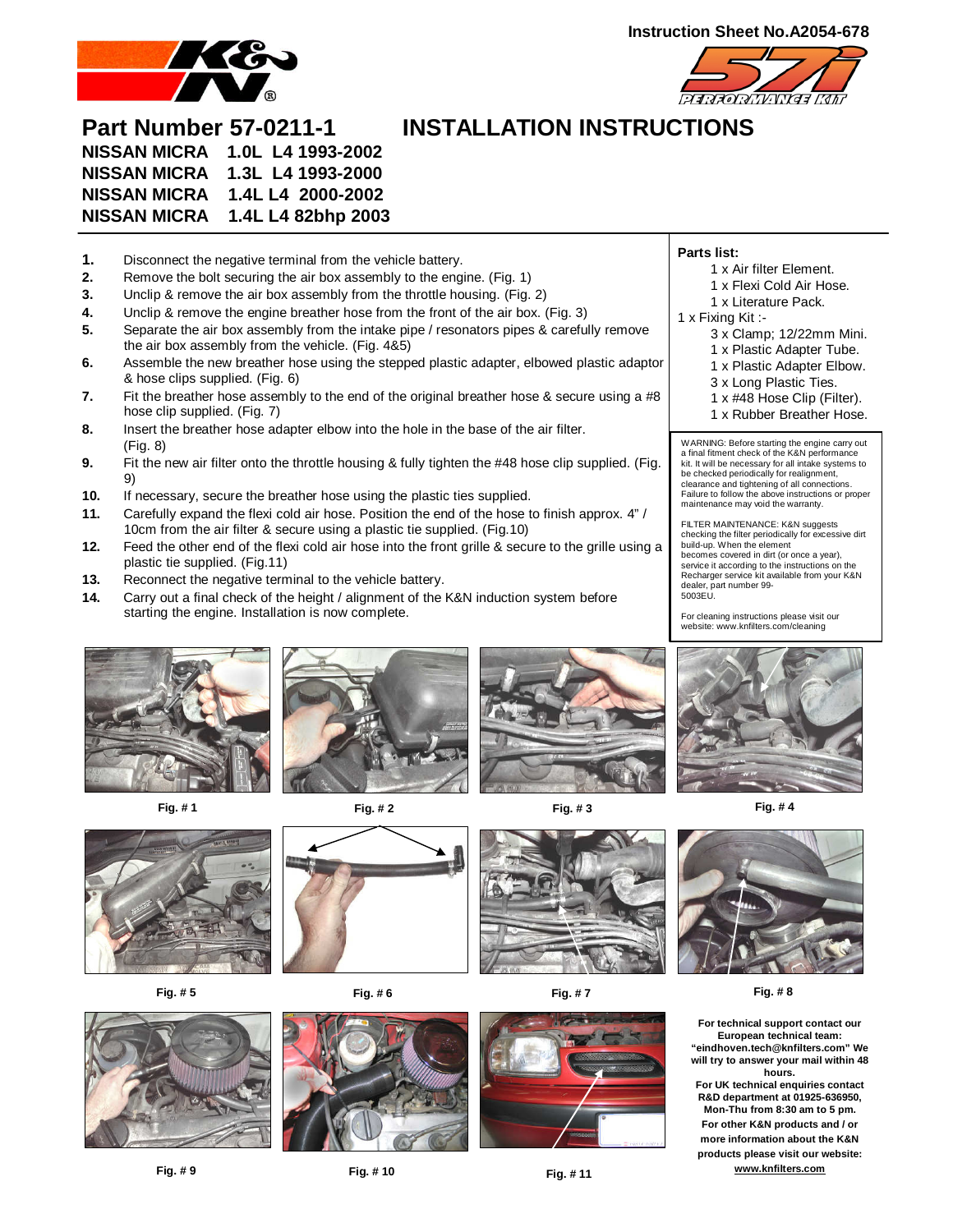

**Artikelnummer 57-0211-1 Nissan Micra 1.0L L4 1993-2002 Nissan Micra 1.3L L4 1992-2000 Nissan Micra 1.4L L4 2000-2002 Nissan Micra 1.4L L4 82pk 2003 Instructieblad No. A2054-678**

- **1.** Haal de sleutel uit het contactslot en neem de negatieve accukabel los. **Onderdelen**
- **2.** *(Fig. 1)* Verwijder de bout waarmee het luchtfilterhuis aan de auto bevestigd is zoals afgebeeld.
- **3.** *(Fig. 2)* Maak het luchtfilterhuis los van het gasklephuis zoals afgebeeld.
- **4.** *(Fig. 3)* Verwijder de slang van het tapeind op de veerpoot zoals afgebeeld.
- **5.** *(Fig. 4)* Maak de pijp los van tussen de resonantiekamer en het luchtfilterhuis en verwijder deze zoals afgebeeld.
- **6.** *(Fig. 6)* Steek de geleverde slang-adapters in de geleverde ontluchtingsslang zoals afgebeeld.
- **7.** *(Fig. 7)* Monteer de samengestelde ontluchtingsslang in de originele ontluchtingsslang met de geleverde slangklem zoals afgebeeld.
- **8.** *(Fig. 8)* Steek de slang-adapter in het gat in de onderkant van het filter.
- **9.** *(Fig. 9)* Monteer het filter op het gasklephuis met de geleverde slangklem. Draai de slangklem niet te vast aan!
- **10.** Maak de ontluchtingssluchtslang vast met een geleverde tie-wrap.
- **11.** *(Fig. 10)* Trek de flexibele koude-luchtslang voorzichtig uit.
- **12.** *(Fig. 10)* Richt het uiteinde van de koude-luchtslang op het filter; zorg dat er ongeveer 10 cm ruimte tussen slang en filter zit. Maak de slang vast met een geleverde tie-wrap.
- **13.** *(Fig. 11)* Voer de koude-luchtslangen naar de bumpergrille/spoiler en maak ze vast met de geleverde tie-wraps.
- **14.** Sluit de negatieve accukabel weer aan.
- **15.** Controleer nogmaals of alle onderdelen goed bevestigd zijn en vrij liggen alvorens de motor te starten. De inbouw is nu voltooid.

- 1x Filter-Element
- 1x Flexibele Koude-Luchtslang
- 1x Documentatieset
- Inbouwkit:-
- 3x Slangklem, Mini, 12-22 1x Adapter, kunststof
- 1x Slang-Adapter, Haaks
- 3x Tie-Wrap
- 1x Ontluchtingsslang

### **WAARSCHUWING:** Controleer

nogmaals, alvorens de motor te starten, of de K&N-kit correct gemonteerd is. Het is noodzakelijk om regelmatig te controleren of de inlaatkit nog goed vrij ligt en of alle onderdelen nog goed vast zitten. Indien deze instructies niet worden nageleefd of geen onderhoud wordt gepleegd, kan de garantie komen te vervallen.

## **ONDERHOUD VAN HET FILTER:**

K&N adviseert om het filter regelmatig te inspecteren op overmatige vervuiling. Pleeg onderhoud volgens de instructies van de Recharger service kit, artikelnummer 99-5000 of 99-5050, verkrijgbaar bij uw K&N verkooppunt, zodra het filter volledig vervuild is (of eens per jaar)

Voor informatie over reinigen van het filter kunt u terecht op onze website: www.knfilters.com/cleaning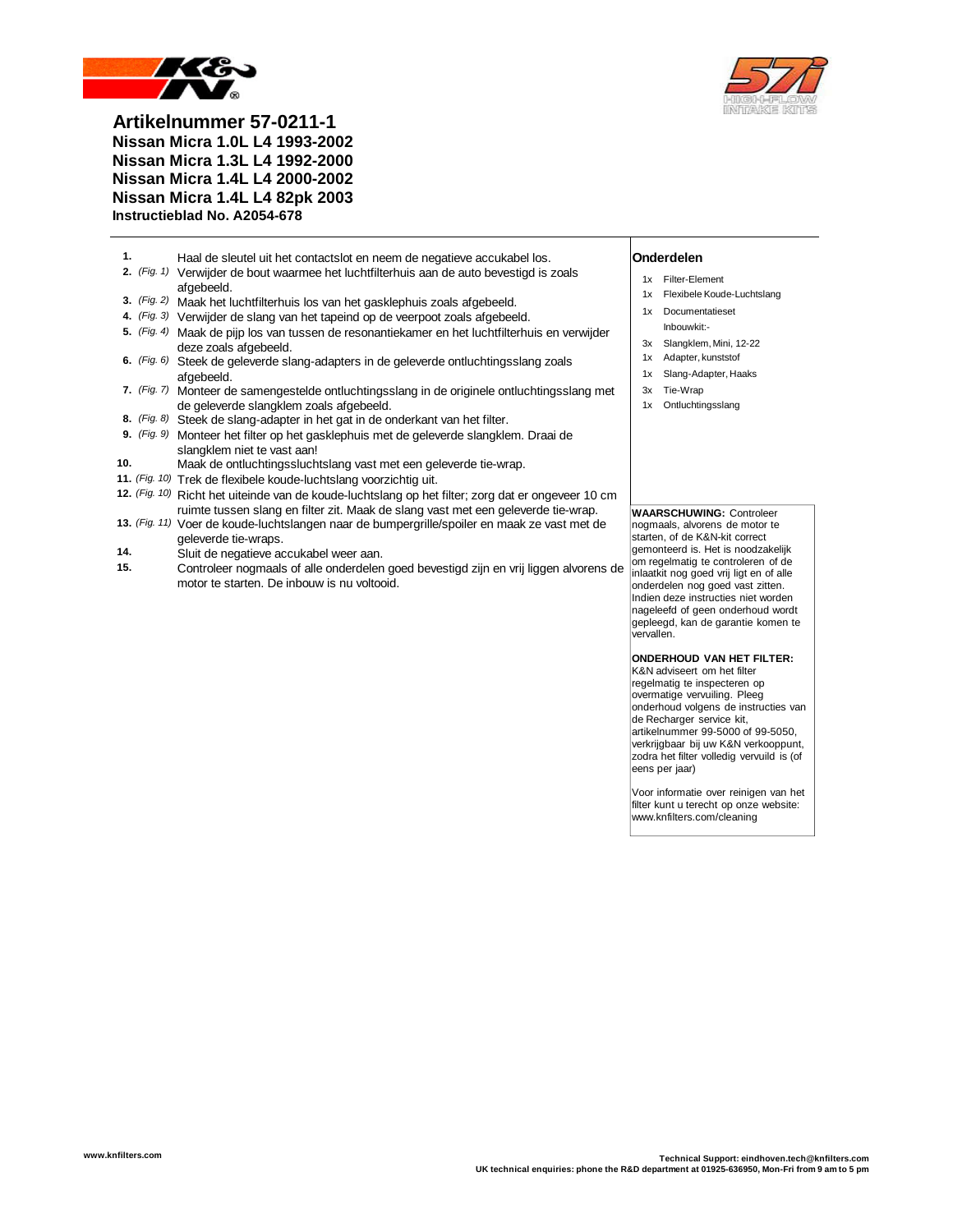



**Artikelnummer 57-0211-1 Nissan Micra 1.0L L4 1993-2002 Nissan Micra 1.3L L4 1992-2000 Nissan Micra 1.4L L4 2000-2002 Nissan Micra 1.4L L4 82PS 2003 Instructieblatt No. A2054-678**

| -1. | Nehme den Schlüssel aus dem Kontaktschloß und klemme das Minuskabel der<br>Batterie ab. | Teile |                             |
|-----|-----------------------------------------------------------------------------------------|-------|-----------------------------|
|     | 2. (Fig. 1) Löse den Befestigungsbolzen des Luftfiltergehäuses wie abgebildet.          | 1x    | Luftfilter                  |
|     | 3. (Fig. 2) Trenne das Luftfiltergehäuse vom Drosselklappengehäuse wie abgebildet.      | 1x    | Flexibelen Kaltluftschlauch |
|     | 4. (Fig. 3) Entferne den Schlauch vom Stehbolzen auf der Federbeinbefestigung wie       | 1x    | Dokumentationssatz          |
|     | abgebildet.                                                                             |       | Einbaukit:-                 |

- **5.** *(Fig. 4)* Löse das Rohr vom Resonanzkasten und Luftfiltergehäuse und entferne es vom Fahrzeug wie abgebildet.
- **6.** *(Fig. 6)* Schiebe die gelieferten Entlüftungsadaptors in den gelieferten Belüftungsschlauch wie abgebildet.
- **7.** *(Fig. 7)* Befestige den zusammengestellten Entlüftungsschlauch im Originalentlüftungsschlauch mit der gelieferten Schlauchschelle.
- **8.** *(Fig. 8)* Schiebe den Entlüftungsadaptor ins Loch im Filterboden.
- **9.** *(Fig. 9)* Befestige den Luftfilter aufs Drosselklappengehäuse mit der gelieferten Schlauchschelle. Ziehe die Schlauchschelle nicht zu fest an!
- **10.** Befestige den Entlüftungsschlauch mit einem gelieferten Kabelbinder.
- **11.** *(Fig. 10)* Dehne vorsichtig den gelieferten flexibelen Kaltluftschlauch aus.
- **12.** *(Fig. 10)* Führe das Ende des Kaltluftchlauches zum Filter; es sollte ca. 10 cm vor dem Filter **WARNUNG:** Prüfe nochmals, bevor enden. Befestige den Schlauch mit einem gelieferten Kabelbinder.
- **13.** *(Fig. 11)* Führe die Kaltluftschläuche zum Untergrill/Spoiler und befestige mit den gelieferten Kabelbindern.
- **14.** Schließe das Minuskabel der Batterie wieder an.
- **15.** Prüfe nochmals, bevor Sie den Motor starten, ob alle Teile ausreichend Zwischenraum haben und richtig fest sind. Die Installation ist nun beendet.
- Einbaukit:-
- 3x Schlauchschelle, Mini, 12-22
- 1x Kunststoffadaptor
- 1x Entlüftungsadaptor, rechtwinklig
- 3x Kabelbinder 1x Entlüftungsschlauch

Sie den Motor starten, ob das K&N Kit richtig eingebaut ist. Es ist notwendig um regelmäßig zu prüfen ob das Kit noch ausreichend frei liegt und das alle Teile richtig fest sind. Wenn Sie diesen Hinweisen nicht folgen oder wenn das Kit nicht gewartet wird, kann die Garantie verfallen.

### **WARTUNG DES FILTERS:**

K&N schlägt Sie vor, um den Filter auf übermäßige Schmutzanhäufung regelmäßig zu überprüfen. Warten Sie ihn entsprechend den Anweisungen im Recharger Service-Kit das von Ihrem K&N Händler erhältlich ist, Artikelnummer 99-5000 oder 99-5050, wenn das Element im Schmutz bedeckt wird (oder einmal jährlich).

Für Information über Wartung des Filters können Sie unsere Website besuchen:

**www.knfilters.com/cleaning**